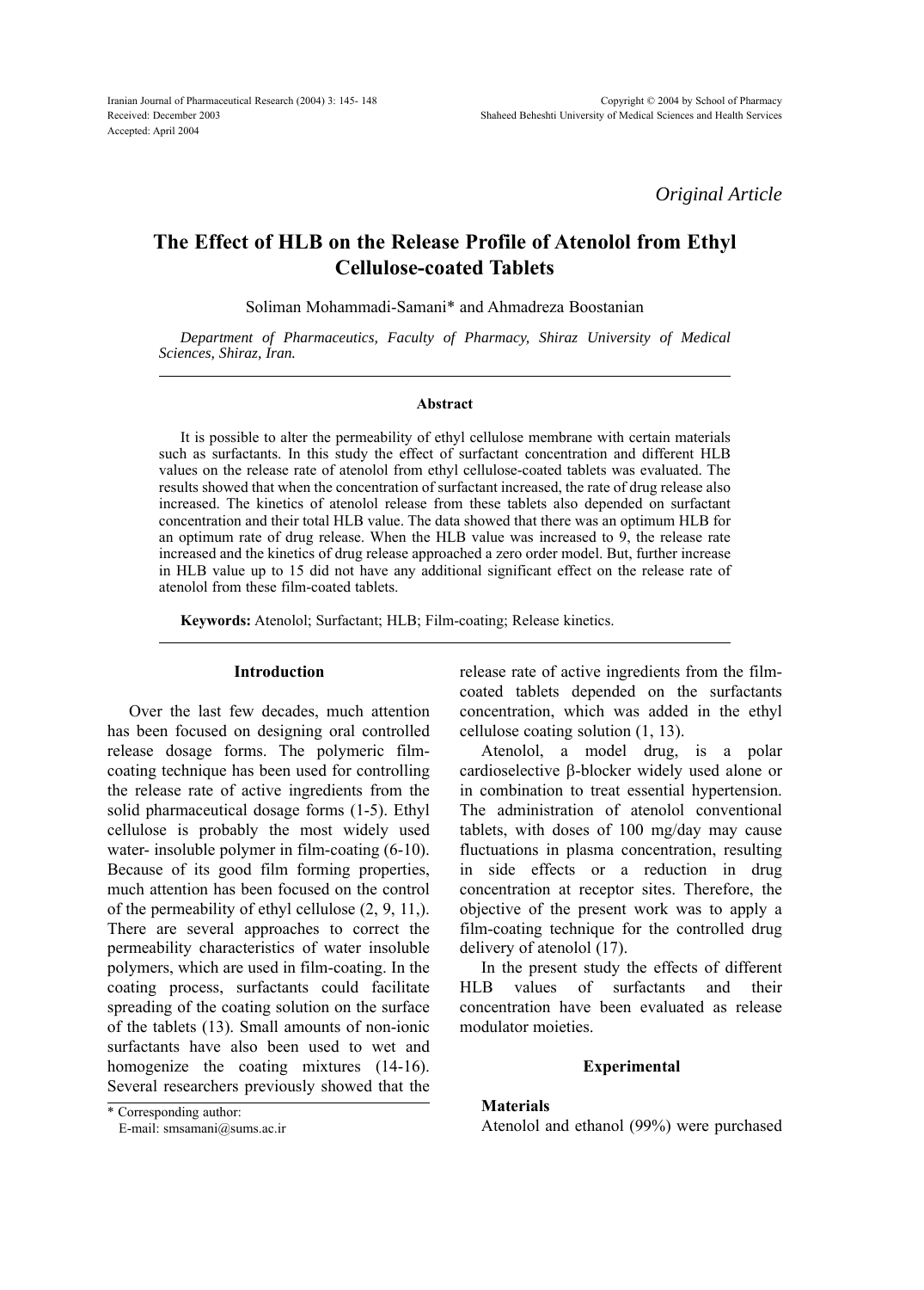**Table 1.** The proportion of tween 80 and span 60 in different polymeric solutions with different HLB values (th e total amount of surfactants was 50 % of ethyl cellulose in these

| formulations)        |      |    |    |    |      |
|----------------------|------|----|----|----|------|
| HL <sub>B</sub>      | 4.7  |    |    |    | 15   |
| Parts of tween<br>80 |      | 23 | 43 | 73 | 10.3 |
| Parts of span<br>60  | 10.3 |    |    |    |      |
|                      |      |    |    |    |      |

from Darou-Pakhsh (Iran), sodium phosphate dibasic, polyvinyl pyrrolidone with molecular weight of 25000-30000, magnesium stearate, dichloromethane and tween 80 were obtained from Merck (Germany), span 60 was from Sigma and ethyl cellulose with a viscosity grade of 1000 mPas was obtained from Hercules.

### **Methods**

### *Formulation of core tablets*

Atenolol core tablets were produced by mixing atenolol, dicalcium phosphate and polyvinyl pyrolidone, granulated with ethanol, and then passed through a No. 20 sieve. Sieved fraction was dried in an oven at 50°C for a period of 1 h. The granules were mixed with magnesium stearate for 2 min and then compressed into tablets on 12-mm concave punches, using an Erweka single punch machine (Germany). The weight of each tablet was within a range of 700±14 mg. Each tablet theoretically contained 100 mg atenolol and the compression pressure was adjusted so that the average hardness of the tablets after compression was 5-6 kgf. Content uniformity test was performed according to BP 1999 protocol for atenolol tablets and the samples met the specified requirement of the atenolol tablets mentioned in its monograph.

# *Preparation of polymeric solution with different HLB values*

Tween 80 (HLB 15) and span 60 (HLB 4.7)

**Table 3.** The correlation coefficients and zero order release constant  $(K_0)$  for different formulations with various HLB

| values                                 |                        |                         |                      |                       |
|----------------------------------------|------------------------|-------------------------|----------------------|-----------------------|
| HLB value of the<br>Polymeric solution | zero<br>order<br>model | first<br>order<br>model | Higuc<br>hi<br>model | $K_{0}(m)$<br>$g/h$ ) |
| no surfactant                          | 0.998                  | 0.997                   | 0.971                | 6.16                  |
| 4.7                                    | 0.991                  | 0.996                   | 0.973                | 7.25                  |
|                                        | 0.993                  | 0.980                   | 0.995                | 7.93                  |
| 9                                      | 0.995                  | 0.984                   | 0.993                | 8.59                  |
| 12                                     | 0.987                  | 0.990                   | 0.999                | 8.45                  |
| 15                                     | 0.999                  | 0.985                   | 0.994                | 8.49                  |

**Table 2**.The release rate correlation coefficients of different formulations with var ious proportions of polymer: tween 80

| Ratio of<br>polymer:<br>tween 80 | $UT^*$ | 10:10 | 10:8  | $10-5$ | $10-2$ | 10<br>:0  |
|----------------------------------|--------|-------|-------|--------|--------|-----------|
| Correlation<br>coefficient       | 0.972  | 0.991 | 0.995 | 0.999  | 0.998  | 0.9<br>98 |
| * Uncoated tablets               |        |       |       |        |        |           |

were used to prepare different polymeric solutions with different HLB values. The ratios of these surfactants in each formulation have been presented in Table 1.

### *Coating of tablet cores*

The tablets were coated using the pan coating technique. A conventional 25-inch diameter Erweka pan (model AR 401) was used. In each experiment 200 g core materials were coated. Dichloromethane and ethanol with a ratio of 50:50 were used as the polymer and surfactant solvents, and the polymer concentration in coating formulation was kept constant (2% w/w). The coating process was performed until the thickness of the polymeric layers became  $40±5$  µ m. The coated tablets were dried first in the pan and finally at room temperature for 24 h and then the film-coated tablets were used to evaluate the release profiles.

The thickness of polymeric layer was evaluated by means of a digital micrometer (Mitutoyo, Japan). For this purpose, driedcoated tablets were moistened with water for 1 h and then free film was prepared and after drying the film, its diameter was measured and the mean value of three samples calculated.

### *Dissolution Studies*

The release rate of atenolol from coated tablet was investigated using the USP dissolution apparatus No. 1 (Erweka tablet dissolution tester DT70, Germany). Distilled water was used as the dissolution media. The stirring rate of the media was kept at 100 rpm. Coated tablets were placed in 900 ml of dissolution media and the temperature was maintained at 37±0.1°C. At appropriate time intervals, 5 ml samples were taken and filtered through a  $0.45 \mu$ m Millipore filter. Then the samples were analyzed at 223 nm by means of an UV- visible spectrophotometer (Cecil 9000, U.K.). After each sampling, the same amount of the dissolution medium was replaced. A dilution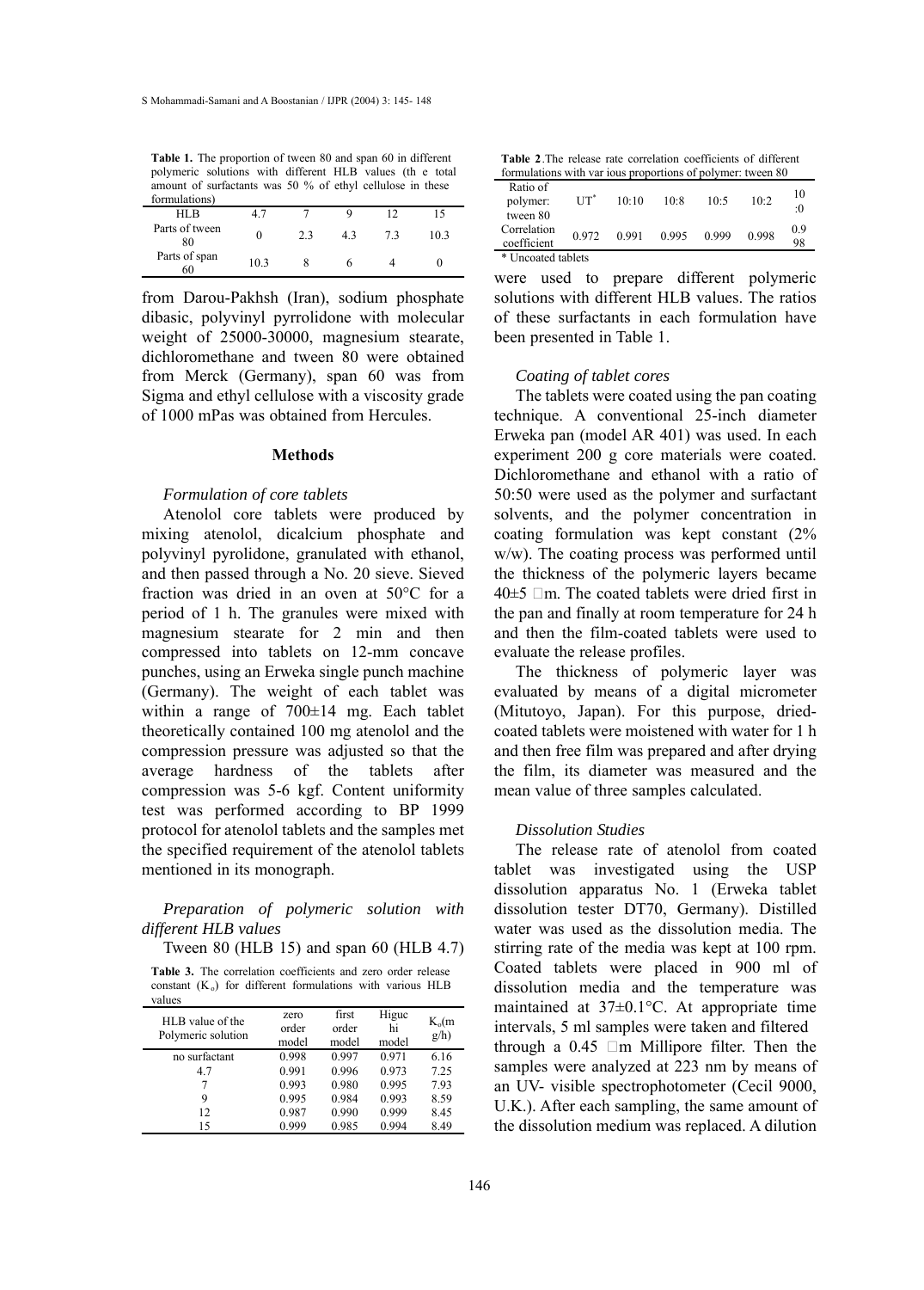factor was calculated and the observed release data corrected based on the calculated dilution factor. The mean of 6 determinations was used to calculate the drug release profile from the samples obtained from each formulation.

### **Results and discussion**

The release profiles of atenolol from uncoated tablets and each group of coated tablets with ethyl cellulose solution having different ratios of ethyl cellulose:tween 80 are shown in figure 1. The results show that when the ratio of polymer:surfactant decreases, the rate of atenolol release increases. According to this figure (Fig. 1) and based on the kinetic analysis data which presented in table 2 it seems that when the polymer:surfactant ratio is 10:5 the release profile is optimum for releasing at least 80 % of atenolol during 10 h and in this ratio the release kinetics approaches a zero order model and becomes more uniform (18).

The release profiles of atenolol from tablets, which have been coated with polymeric solutions with different HLB values, have been presented in figure 2. According to this figure (Fig. 2) and based on table 3, it is obvious that there is an optimum HLB value for a suitable release of active ingredient. Based on figure 2 and table 3, when the HLB value increased from 4.7 to 7 and then to 9, the rate of atenolol release increased (P<0.01), but when the HLB value was increased from 9 to 12 or 15, no significant difference in the release rates was obtained (P<0.35). In this regard the zero order release rate constant of each formulation has been compared with the next formulation, with a higher HLB value and the ANOVA test was performed to compare the release rate constants. Based on the release data, an HLB value of 9 is found to be the best value for obtaining an optimum release rate (releasing at least 80% of atenolol during 10 h and because of zero order release profile).

## **Conclusion**

Surfactants have a profound effect on the release rate and profile of atenolol from ethyl Cellulose-coated tablets. Using proper amounts



**Figure 1.** The release profile of atenolol from ethyl cellulosecoated tablets with various proportions of polymer/ surfactant.

of surfactant and a suitable HLB value, the release rate and kinetic of drug release could be controlled. In the lower HLB values the rate of drug release is low, because these surfactants are more lipophilic and have lower water solubility. But with higher HLB values, hydrophilicity of surfactants was increased. Due to increase in the ratio of tween 80 at higher HLB values, water solubility and hydrophilicity of surfactant mixtures were increased. An increase in water solubility of surfactant mixtures could produce a microporous matrix within the tablet coat for water diffusion and increases the rate of atenolol dissolution and diffusion to the dissolution medium. According to Narisawa et al.,(8). the release of drugs from ethyl cellulose-coated tablets is independent on their physicochemical



**Figure 2.** The release profile of atenolol from ethyl cellulosecoated tablets in the presence of surfactants having various HLB values.